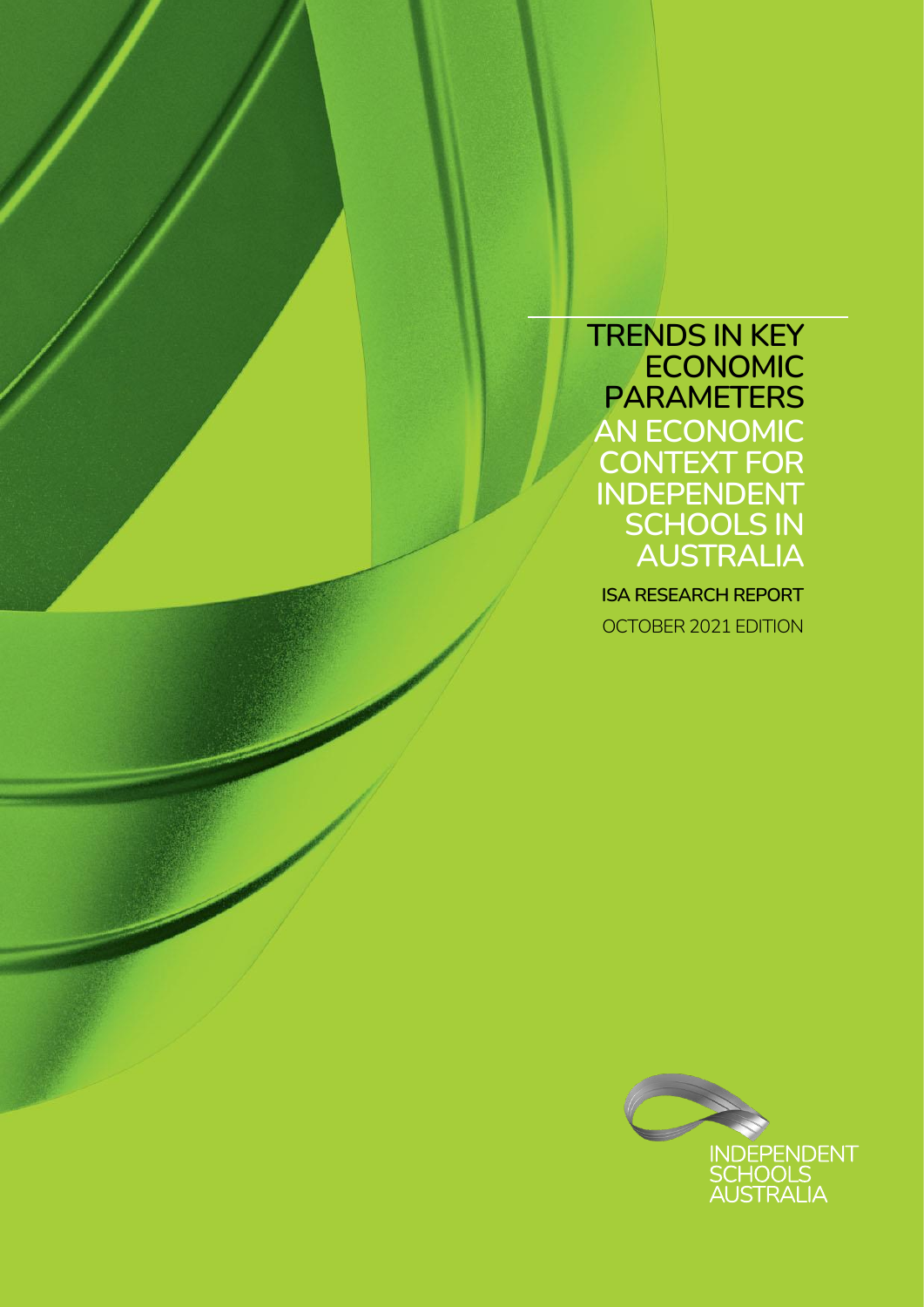|    |     | <b>PURPOSE</b>  |                                     | 3  |
|----|-----|-----------------|-------------------------------------|----|
| 2. |     |                 | CONSUMER PRICE INDEX                | 5  |
| 3. |     |                 | <b>WAGE PRICE INDEX</b>             | 7  |
| 4. |     |                 | PRODUCER PRICE INDEX                | 7  |
| 5. |     |                 | ACARA NATIONAL REPORT ON SCHOOLING  | 8  |
| 6. |     |                 | INDEPENDENT SCHOOL ENROLMENT GROWTH | 9  |
| 7. |     |                 | UNEMPLOYMENT RATE                   | 10 |
| 8. |     |                 | CONSUMER CONFIDENCE INDEX           | 11 |
| 9. |     | <b>APPENDIX</b> |                                     | 12 |
|    | 9.1 |                 |                                     |    |
|    |     | 9.1.1           |                                     |    |
|    |     | 9.1.2           |                                     |    |
|    |     | 9.1.3           |                                     |    |
|    |     | 9.1.4           |                                     |    |
|    |     | 9.1.5           |                                     |    |
|    |     | 9.16            |                                     |    |
|    |     | 9.1.7           |                                     |    |
|    | 9.2 |                 |                                     |    |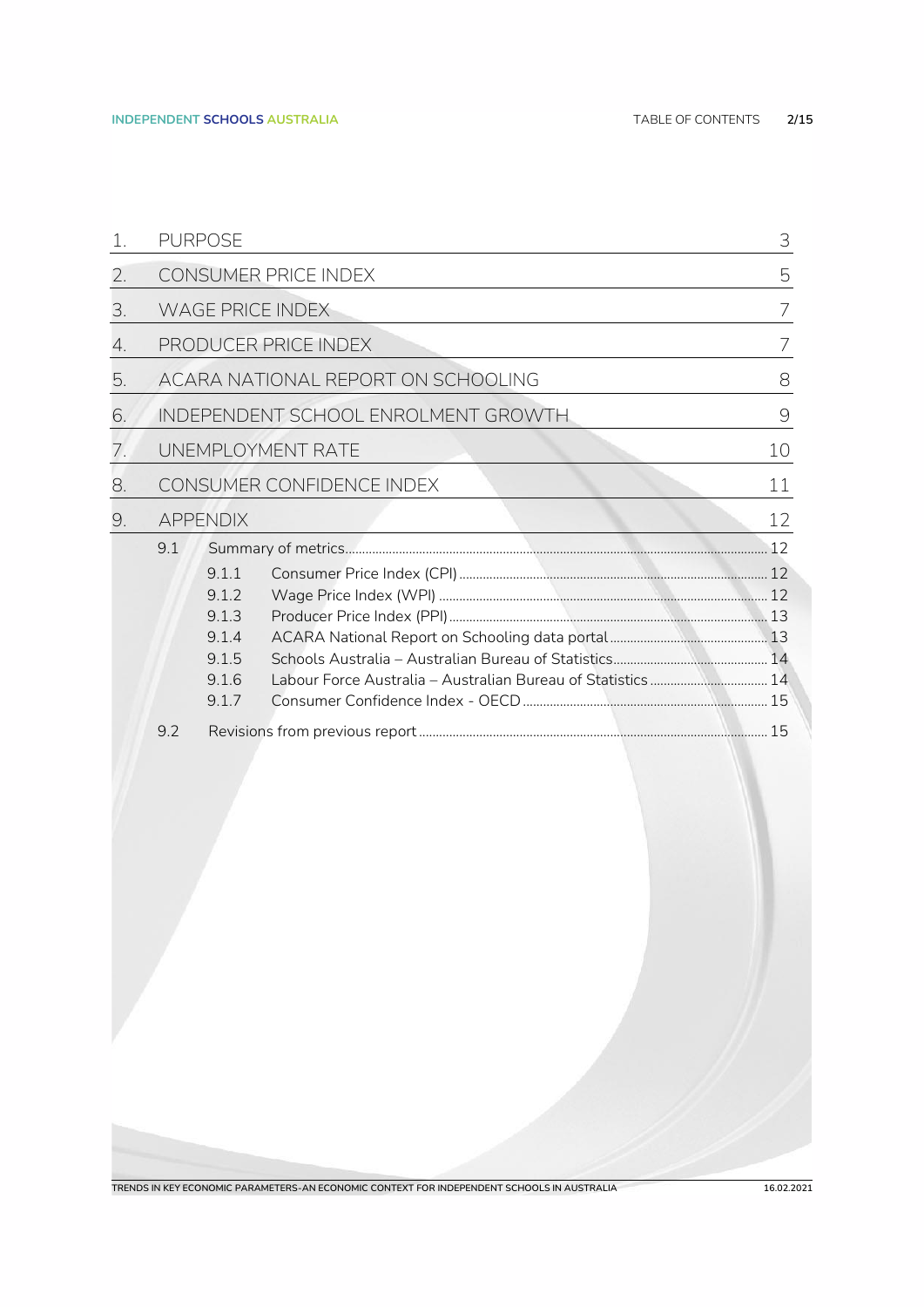## PURPOSE 1

<span id="page-2-0"></span>This report provides an easy reference to trends in key indicators and relevant school-based data to provide a picture of the economic environment in Australia. The information is provided to assist Independent schools and their Boards to consider the context and outlook for their school communities as part of their decision making and planning processes.

Indicators used in this Guide are:

### **Consumer Price Index (CPI)**

The Consumer Price Index is the most comprehensive measure of goods and services price inflation faced by all consumer households. Information provided on CPI includes a breakdown of the CPI Education index.

### **Wage Price Index (WPI)**

The Wage Price Index measures changes in the price of labour in the Australian labour market. Information provided includes a breakdown of the Education component of WPI.

### **Producer Price Index (PPI)**

The Producer Price Index measures inflation of products either as they leave the place of production or as they enter the production process. The PPI Non-Residential Building Construction (which measures changes in prices of selected materials used in construction and wage costs over a 12-month period) is the metric used by the Australian Government Department of Education to determine capital funding for non-government schools.

### **ACARA National Report on Schooling data portal**

The National Report on Schooling in Australia data portal, created by ACARA, provides public access to several national data sets for schooling relevant to the annual National Report on Schooling in Australia.

Information provided includes teaching and non-teaching staff salaries, parent fees/charges and trends in per student debt levels. All information is displayed as either 'per staff' or 'per student'.

### **Enrolment Growth Trends in Independent Schools**

ABS Schools Australia data provides enrolment growth by state and territory including by primary and secondary and FTE staff growth.

### **Labour Force Survey: Unemployment rate, underemployment rate**

The Labour Force Survey is a monthly survey conducted by the Australian Bureau of Statistics. Estimates of employment, unemployment, unemployment rate and labour force participation rate are published monthly in ABS's Labour Force Australia publication.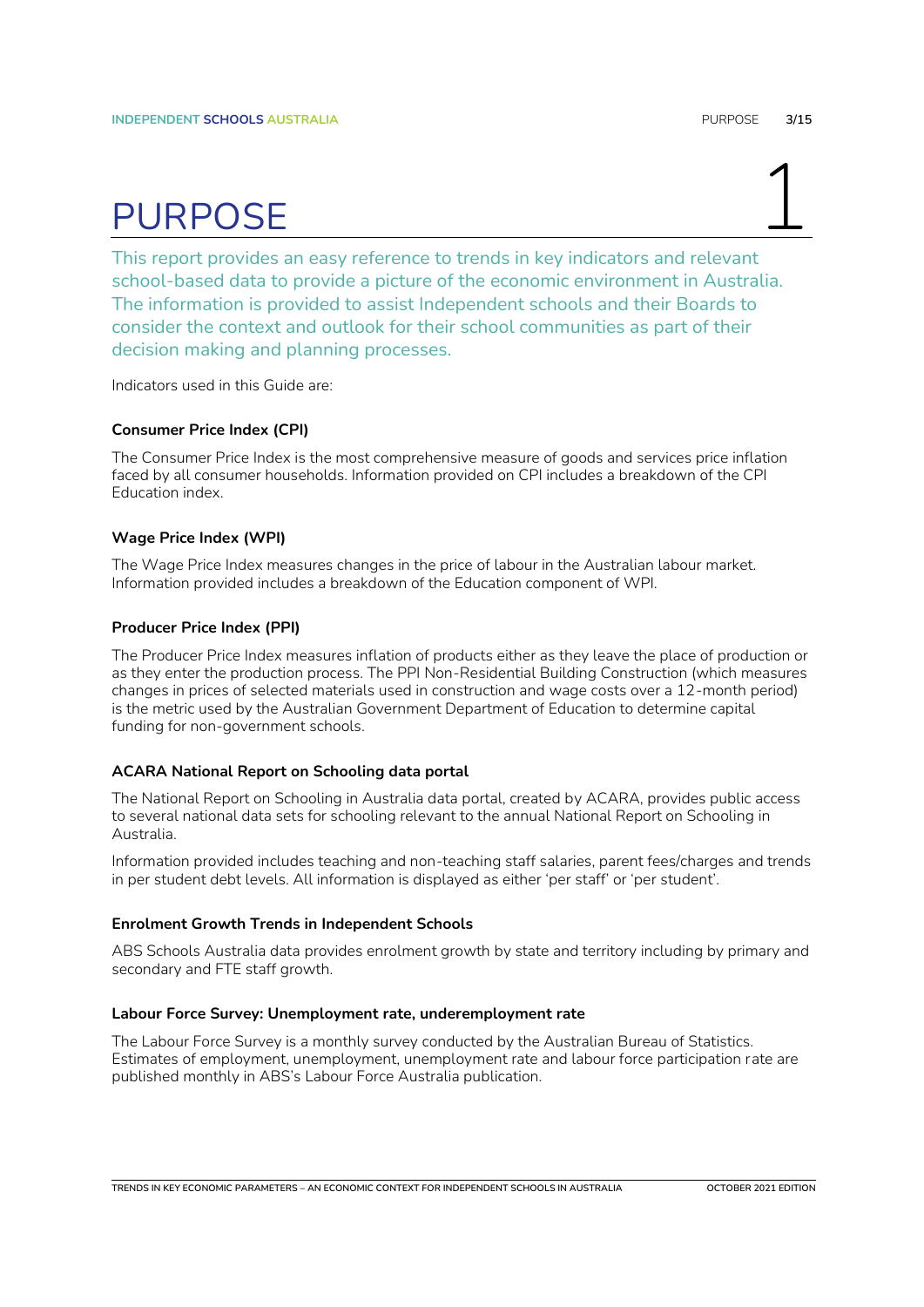### **INDEPENDENT SCHOOLS AUSTRALIA** PURPOSE **4/15**

### **Consumer Confidence Index**

The Consumer Confidence Index from the Organisation for Economic Co-operation and Development (OECD) measures the change in the level of consumer confidence in economic activity, based upon survey answers regarding their expected financial situation, their sentiment about the general economic situation, unemployment, and capability of savings.

Further information on these indices is provided in the Appendix.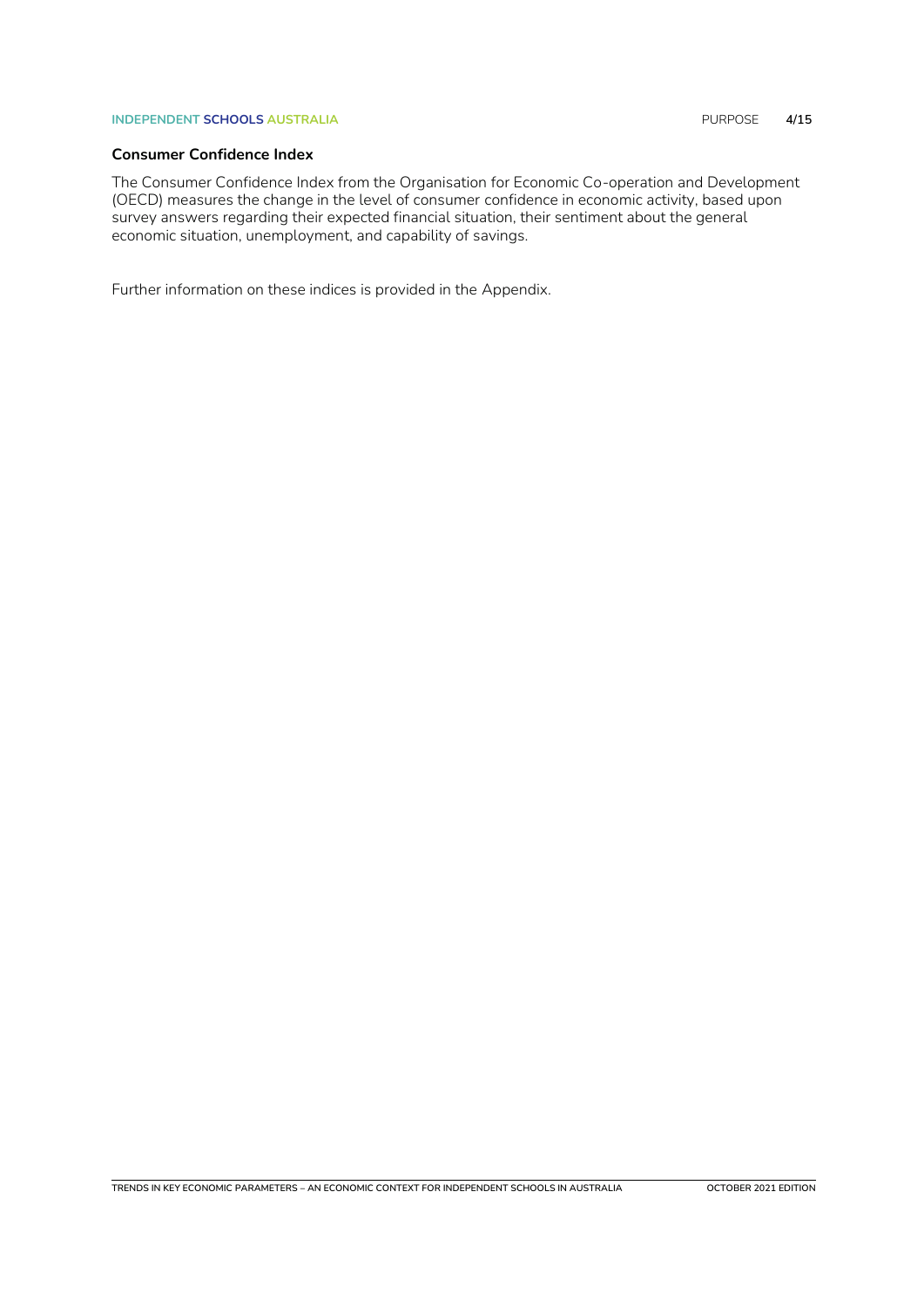### <span id="page-4-0"></span>consumer PRICE INDEX 2

| <b>CONSUMER PRICE INDEXES (CPI)</b><br>PUBLISHED BY THE AUSTRALIAN<br><b>BUREAU OF STATISTICS</b><br>(Change over previous 12 months) | <b>Dec</b><br>2016 | Dec<br>2017 | <b>Dec</b><br>2018 | <b>Dec</b><br>2019 | <b>Dec</b><br>2020 | Jun<br>2021 | Average<br>annual<br>growth Jun<br>2016-2021 |
|---------------------------------------------------------------------------------------------------------------------------------------|--------------------|-------------|--------------------|--------------------|--------------------|-------------|----------------------------------------------|
| CPI (All Groups) growth                                                                                                               |                    |             |                    |                    |                    |             |                                              |
| <b>AUSTRALIA</b>                                                                                                                      | 1.5%               | 1.9%        | 1.8%               | 1.8%               | 0.9%               | 3.8%        | 1.8%                                         |
| Sydney                                                                                                                                | 1.8%               | 2.2%        | 1.7%               | 1.6%               | 0.8%               | 4.1%        | 1.8%                                         |
| Melbourne                                                                                                                             | 1.5%               | 2.2%        | 2.0%               | 2.0%               | 1.3%               | 2.9%        | 1.9%                                         |
| <b>Brisbane</b>                                                                                                                       | 1.6%               | 1.9%        | 1.5%               | 2.0%               | 1.0%               | 4.9%        | 1.8%                                         |
| Adelaide                                                                                                                              | 1.3%               | 2.3%        | 1.6%               | 2.1%               | 1.0%               | 2.8%        | 1.8%                                         |
| Perth                                                                                                                                 | 0.4%               | 0.8%        | 1.3%               | 1.6%               | $-0.1%$            | 4.2%        | 1.5%                                         |
| Hobart                                                                                                                                | 1.3%               | 2.1%        | 3.0%               | 2.7%               | 0.8%               | 3.6%        | 2.4%                                         |
| Darwin                                                                                                                                | $-0.4%$            | 1.0%        | 1.2%               | 0.5%               | 0.0%               | 6.1%        | 1.3%                                         |
| Canberra                                                                                                                              | 1.8%               | 2.2%        | 2.5%               | 1.7%               | 1.1%               | 4.8%        | 2.1%                                         |
| CPI (Education) growth                                                                                                                |                    |             |                    |                    |                    |             |                                              |
| <b>AUSTRALIA</b>                                                                                                                      | 3.3%               | 3.2%        | 2.7%               | 2.9%               | 2.1%               | 3.7%        | 2.3%                                         |
| Sydney                                                                                                                                | 3.1%               | 2.9%        | 4.0%               | 3.7%               | 2.5%               | 6.6%        | 2.8%                                         |
| Melbourne                                                                                                                             | 4.0%               | 3.4%        | 2.0%               | 2.9%               | 1.9%               | 2.1%        | 2.1%                                         |
| <b>Brisbane</b>                                                                                                                       | 3.2%               | 3.7%        | 2.1%               | 2.2%               | 2.6%               | 4.8%        | 2.4%                                         |
| Adelaide                                                                                                                              | 2.8%               | 3.0%        | 2.1%               | 2.0%               | 2.0%               | 1.4%        | 1.7%                                         |
| Perth                                                                                                                                 | 3.2%               | 2.6%        | 1.8%               | 2.1%               | 0.9%               | 0.1%        | 1.5%                                         |
| Hobart                                                                                                                                | 2.6%               | 3.2%        | 2.1%               | 2.2%               | $-5.1%$            | 7.8%        | 2.0%                                         |
| Darwin                                                                                                                                | 3.4%               | 2.8%        | 4.5%               | 2.8%               | 2.7%               | 5.8%        | 3.3%                                         |
| Canberra                                                                                                                              | 3.5%               | 3.1%        | 3.2%               | 3.5%               | 3.3%               | 5.4%        | 3.1%                                         |
| CPI (Preschool & Primary Education only) growth <sup>1</sup>                                                                          |                    |             |                    |                    |                    |             |                                              |
| <b>AUSTRALIA</b>                                                                                                                      | 4.6%               | 2.6%        | 2.1%               | 2.9%               | 1.0%               | 18.5%       | 2.0%                                         |
| Sydney                                                                                                                                | 5.2%               | 1.3%        | 2.8%               | 3.8%               | 1.6%               | 29.3%       | 2.3%                                         |
| Melbourne                                                                                                                             | 5.2%               | 3.6%        | 1.5%               | 3.2%               | $-2.7%$            | 15.9%       | 1.2%                                         |
| <b>Brisbane</b>                                                                                                                       | 3.6%               | 2.5%        | 2.1%               | 1.2%               | 3.1%               | 16.8%       | 2.4%                                         |
| Adelaide                                                                                                                              | 3.5%               | 3.0%        | 2.4%               | 2.8%               | 1.7%               | 7.0%        | 1.8%                                         |
| Perth                                                                                                                                 | 4.2%               | 3.6%        | 1.3%               | 1.8%               | 1.6%               | 2.5%        | 1.6%                                         |
| Hobart                                                                                                                                | 2.8%               | 2.9%        | 2.4%               | 2.6%               | $-9.1%$            | 14.6%       | 2.3%                                         |
| Darwin                                                                                                                                | 2.1%               | 2.3%        | 2.9%               | 1.6%               | 1.4%               | 13.7%       | 2.6%                                         |
| Canberra                                                                                                                              | 5.3%               | 2.7%        | 1.6%               | 3.4%               | 4.5%               | 24.0%       | 3.6%                                         |

<sup>1</sup> CPI figures for primary and secondary education are typically updated once per year in the March quarter.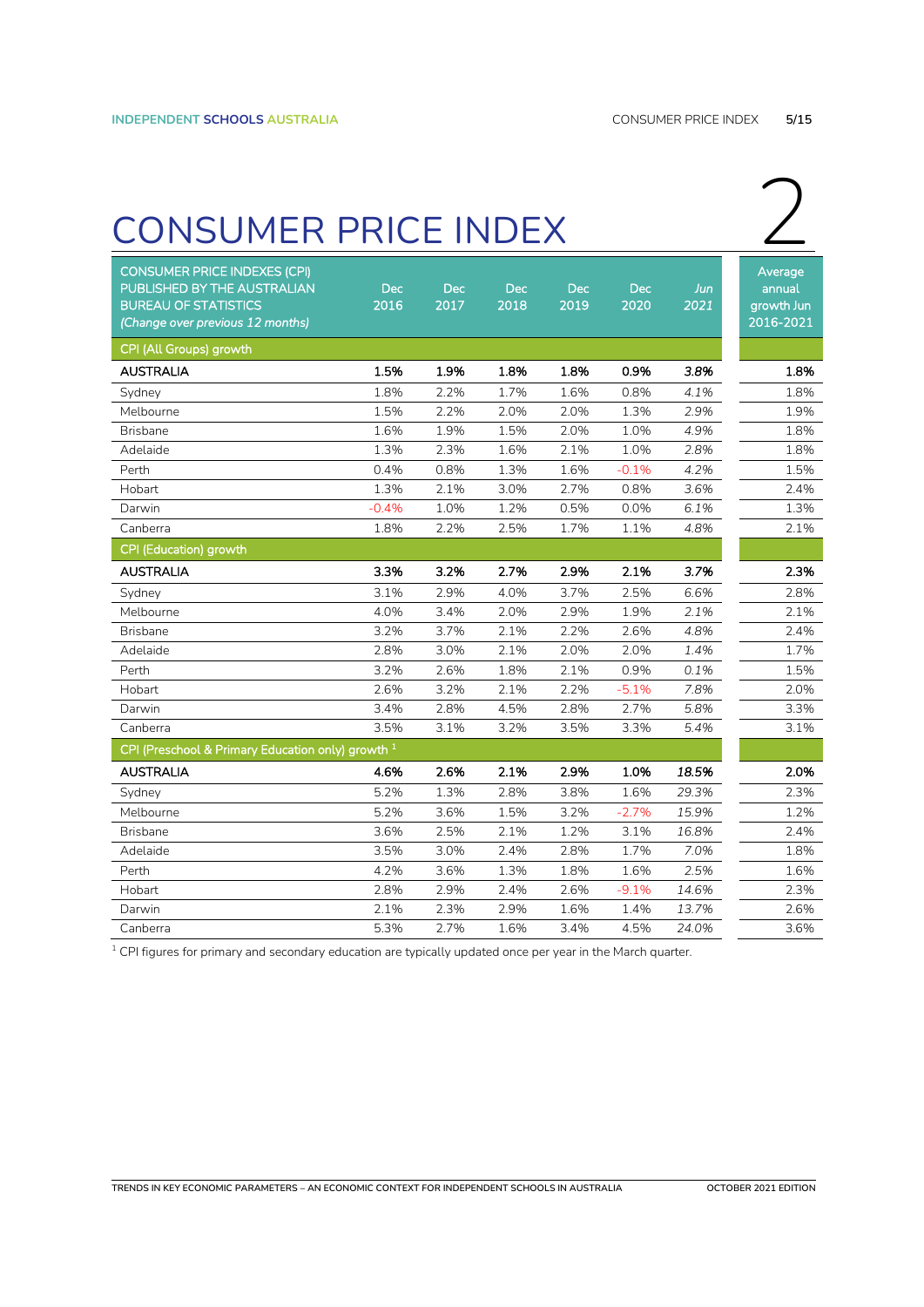### **INDEPENDENT SCHOOLS AUSTRALIA** CONSUMER PRICE INDEX **6/15**

| <b>CONSUMER PRICE INDEXES (CPI)</b><br>PUBLISHED BY THE AUSTRALIAN<br><b>BUREAU OF STATISTICS (cont.)</b><br>(Change over previous 12 months) | <b>Dec</b><br>2016 | Dec.<br>2017 | <b>Dec</b><br>2018 | <b>Dec</b><br>2019 | <b>Dec</b><br>2020 | Jun<br>2021 | Average<br>annual<br>growth Jun<br>2016-2021 |
|-----------------------------------------------------------------------------------------------------------------------------------------------|--------------------|--------------|--------------------|--------------------|--------------------|-------------|----------------------------------------------|
| CPI (Secondary Education only) growth <sup>1</sup>                                                                                            |                    |              |                    |                    |                    |             |                                              |
| <b>AUSTRALIA</b>                                                                                                                              | 4.6%               | 4.1%         | 3.3%               | 4.2%               | 3.3%               | 1.8%        | 3.3%                                         |
| Sydney                                                                                                                                        | 4.4%               | 4.5%         | 3.7%               | 5.6%               | 4.4%               | 2.0%        | 4.0%                                         |
| Melbourne                                                                                                                                     | 5.5%               | 4.6%         | 3.4%               | 4.0%               | 3.7%               | 1.3%        | 3.4%                                         |
| <b>Brisbane</b>                                                                                                                               | 4.3%               | 4.0%         | 3.4%               | 3.9%               | 3.1%               | 3.2%        | 3.5%                                         |
| Adelaide                                                                                                                                      | 4.3%               | 2.9%         | 3.3%               | 1.9%               | 2.7%               | 1.1%        | 2.4%                                         |
| Perth                                                                                                                                         | 3.8%               | 3.0%         | 2.3%               | 2.6%               | 0.9%               | 0.6%        | 1.9%                                         |
| Hobart                                                                                                                                        | 3.5%               | 3.7%         | 2.7%               | 2.0%               | $-8.7%$            | 13.1%       | 2.3%                                         |
| Darwin                                                                                                                                        | 3.8%               | 2.5%         | 6.9%               | 3.2%               | 3.2%               | 6.2%        | 4.4%                                         |
| Canberra                                                                                                                                      | 4.2%               | 3.7%         | 4.6%               | 4.6%               | 4.1%               | 4.8%        | 4.3%                                         |

<sup>1</sup> CPI figures for primary and secondary education are typically updated once per year in the March quarter.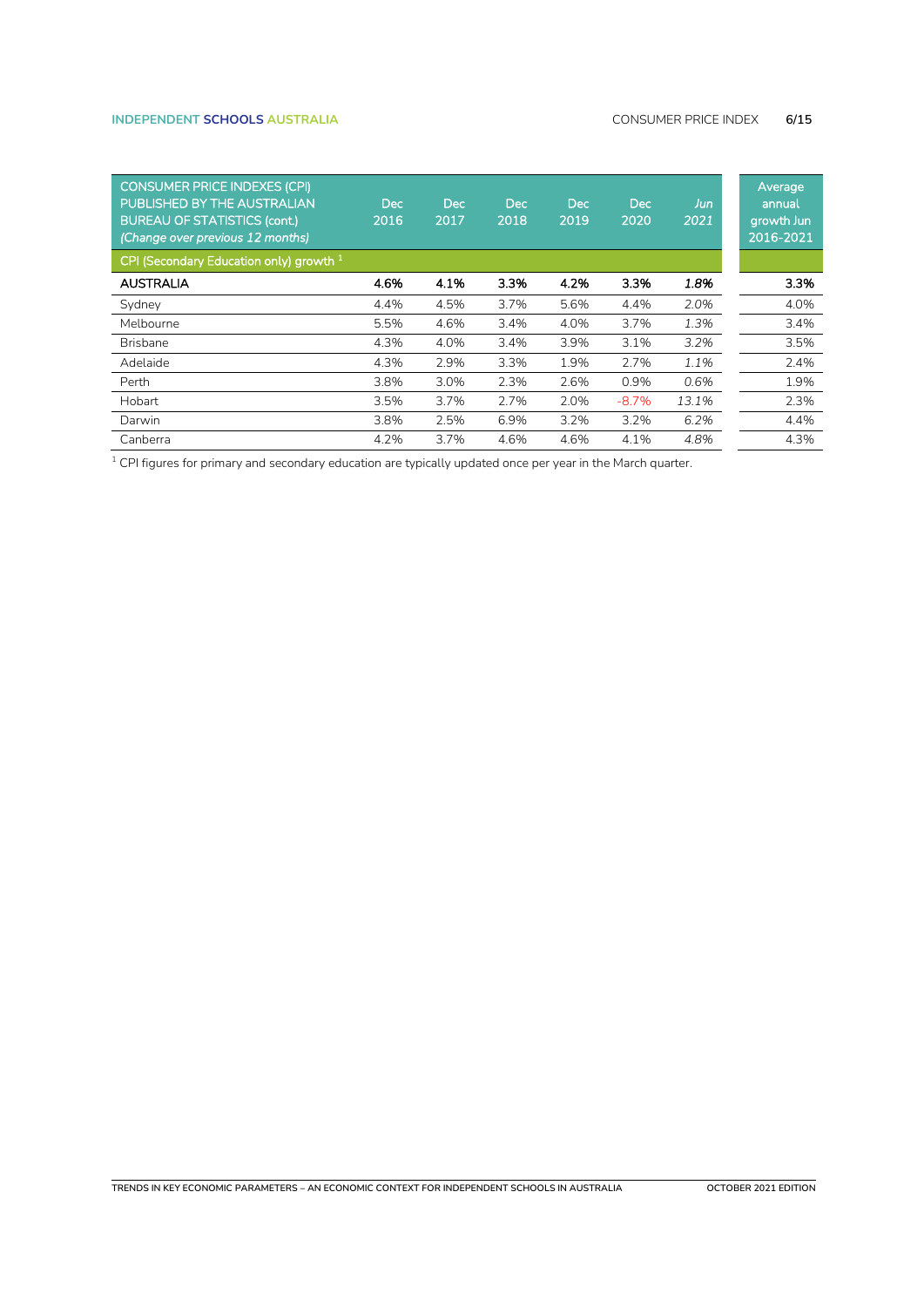### <span id="page-6-0"></span>WAGE PRICE INDEX

| <b>WAGE PRICE INDEXES (WPI)</b><br>PUBLISHED BY THE AUSTRALIAN<br><b>BUREAU OF STATISTICS</b><br>(Change over previous 12 months) | <b>Dec</b><br>2016 | <b>Dec</b><br>2017 | <b>Dec</b><br>2018 | Dec.<br>2019 | Dec.<br>2020 | Jun<br>2021 | Average<br>annual<br>growth Jun<br>2016-2021 |
|-----------------------------------------------------------------------------------------------------------------------------------|--------------------|--------------------|--------------------|--------------|--------------|-------------|----------------------------------------------|
| WPI (All Groups, Private sector) growth                                                                                           |                    |                    |                    |              |              |             |                                              |
| <b>AUSTRALIA</b>                                                                                                                  | 1.8%               | 1.9%               | 2.3%               | 2.2%         | 1.4%         | 1.9%        | 1.9%                                         |
| Sydney                                                                                                                            | 2.0%               | 2.0%               | 2.3%               | 2.1%         | 1.4%         | 2.0%        | 2.0%                                         |
| Melbourne                                                                                                                         | 1.8%               | 2.2%               | 2.5%               | 2.4%         | 1.1%         | 1.9%        | 2.0%                                         |
| <b>Brisbane</b>                                                                                                                   | 1.7%               | 1.9%               | 2.3%               | 2.0%         | 1.2%         | 2.0%        | 1.9%                                         |
| Adelaide                                                                                                                          | 2.0%               | 2.1%               | 2.3%               | 2.4%         | 1.3%         | 1.6%        | 2.1%                                         |
| Perth                                                                                                                             | 1.2%               | 1.5%               | 1.7%               | 1.8%         | 1.6%         | 1.7%        | 1.6%                                         |
| Hobart                                                                                                                            | 2.4%               | 2.2%               | 2.9%               | 2.7%         | 1.3%         | 2.2%        | 2.4%                                         |
| Darwin                                                                                                                            | 1.6%               | 1.4%               | 1.6%               | 2.3%         | 1.4%         | 1.7%        | 1.7%                                         |
| Canberra                                                                                                                          | 2.0%               | 1.9%               | 2.2%               | 2.7%         | 1.6%         | 2.1%        | 2.2%                                         |
| WPI (Education, Private sector) growth                                                                                            |                    |                    |                    |              |              |             |                                              |
| <b>AUSTRALIA</b>                                                                                                                  | 2.4%               | 2.2%               | 2.9%               | 2.2%         | 2.7%         | 2.9%        | 2.5%                                         |
| WPI (Education, Public sector) growth                                                                                             |                    |                    |                    |              |              |             |                                              |
| <b>AUSTRALIA</b>                                                                                                                  | 2.5%               | 2.6%               | 2.4%               | 1.9%         | 2.2%         | 1.5%        | 2.2%                                         |
| WPI (Education, Public and Private sector) growth                                                                                 |                    |                    |                    |              |              |             |                                              |
| <b>AUSTRALIA</b>                                                                                                                  | 2.4%               | 2.4%               | 2.6%               | 1.9%         | 2.4%         | 1.9%        | 2.3%                                         |

### <span id="page-6-1"></span>PRODUCER PRICE INDEX

| <b>PRODUCER PRICE INDEXES (PPI)</b><br>PUBLISHED BY THE AUSTRALIAN<br><b>BUREAU OF STATISTICS</b><br>(Change over previous 12 months)<br>PPI (Non-residential building construction) growth | Dec<br>2016 | <b>Dec</b><br>2017 | Dec<br>2018 | <b>Dec</b><br>2019 | <b>Dec</b><br>2020 | Jun<br>2021 | Average<br>annual<br>growth Jun<br>2016-2021 |
|---------------------------------------------------------------------------------------------------------------------------------------------------------------------------------------------|-------------|--------------------|-------------|--------------------|--------------------|-------------|----------------------------------------------|
| <b>AUSTRALIA</b>                                                                                                                                                                            | 1.9%        | 1.6%               | 2.4%        | 1.4%               | 0.0%               | 2.5%        | 1.8%                                         |
| Sydney                                                                                                                                                                                      | 3.9%        | 3.7%               | 3.5%        | 2.2%               | $-1.5%$            | 2.7%        | 2.8%                                         |
| Melbourne                                                                                                                                                                                   | $-1.3%$     | 0.0%               | 3.9%        | 1.2%               | 1.6%               | 1.7%        | 1.3%                                         |
| <b>Brisbane</b>                                                                                                                                                                             | 5.5%        | 1.7%               | 0.2%        | 0.7%               | 0.5%               | 2.9%        | 1.8%                                         |
| Adelaide                                                                                                                                                                                    | 1.6%        | 1.2%               | 2.4%        | 1.3%               | $-2.8%$            | $-1.2%$     | 0.9%                                         |
| Perth                                                                                                                                                                                       | $-0.5%$     | $-0.6%$            | $-0.2%$     | 0.0%               | 0.5%               | 5.6%        | 0.9%                                         |
| Hobart                                                                                                                                                                                      | 2.7%        | 5.8%               | 2.6%        | 3.5%               | 1.3%               | 9.0%        | 4.5%                                         |
| Darwin                                                                                                                                                                                      | $-3.2%$     | 1.7%               | $-0.7%$     | $-0.4%$            | 3.0%               | 1.1%        | 0.7%                                         |
| Canberra                                                                                                                                                                                    | 2.3%        | 2.9%               | 2.8%        | 2.4%               | 0.8%               | 0.9%        | 2.1%                                         |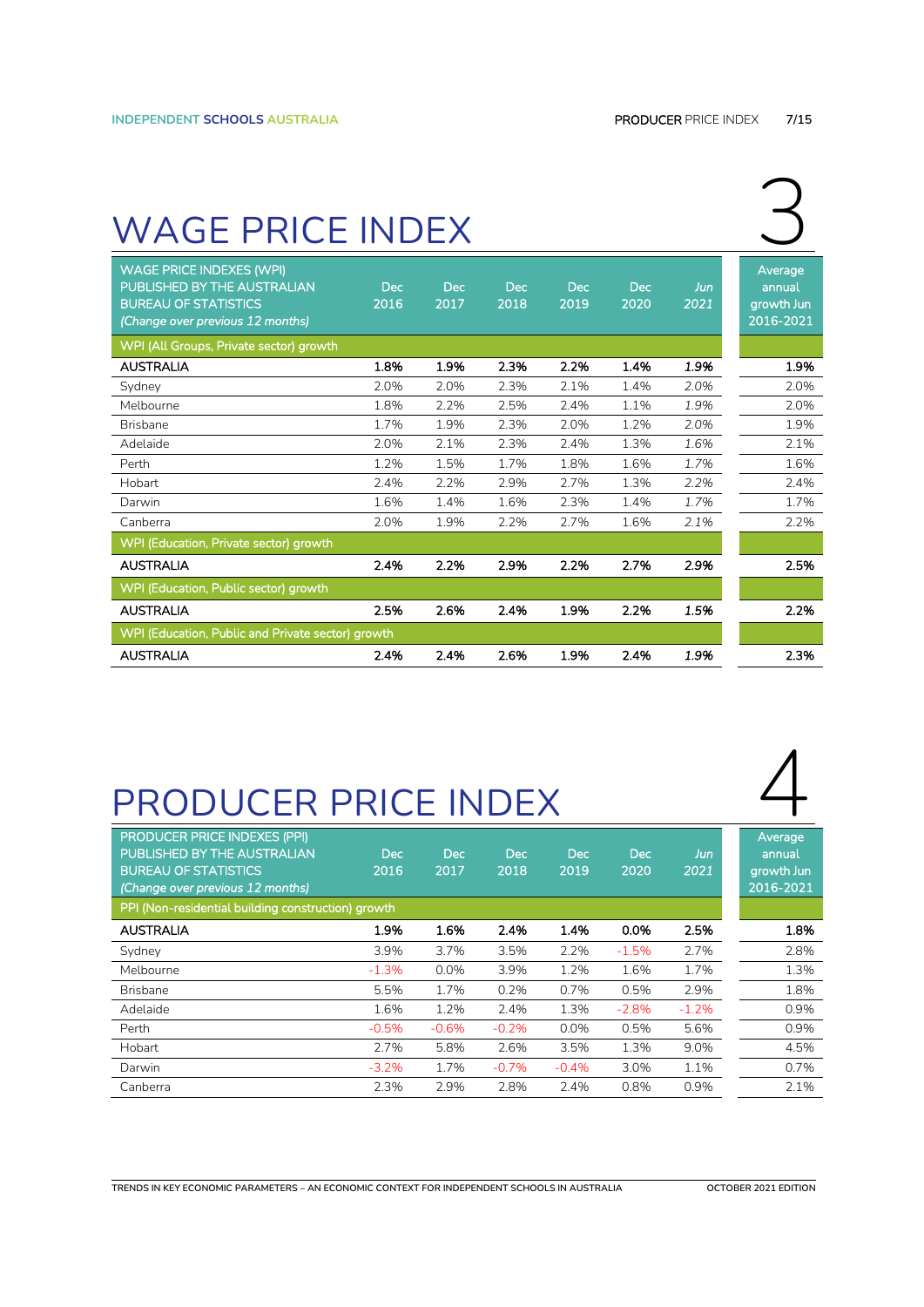## <span id="page-7-0"></span>5. ACARA NATIONAL REPORT ON SCHOOLING 5

| <b>ACARA NATIONAL REPORT ON</b><br><b>SCHOOLING</b><br>(Change over previous 12 months)<br>Teaching staff salaries per FTE (Non-Government schools) | 2014         | 2015         | 2016         | 2017         | 2018         | 2019         | Average<br>annual<br>growth<br>2014-2019 |
|-----------------------------------------------------------------------------------------------------------------------------------------------------|--------------|--------------|--------------|--------------|--------------|--------------|------------------------------------------|
|                                                                                                                                                     |              |              |              |              |              |              |                                          |
| <b>AUSTRALIA</b>                                                                                                                                    | 3.7%         | 2.6%         | 2.0%         | 3.0%         | 3.1%         | 2.5%         | 2.6%                                     |
| Sydney                                                                                                                                              | 3.9%         | 1.7%         | 1.8%         | 2.1%         | 2.3%         | 2.5%         | 2.1%                                     |
| Melbourne                                                                                                                                           | 3.6%<br>3.2% | 4.5%         | 2.7%         | 2.8%         | 2.8%         | 3.3%         | 3.2%                                     |
| <b>Brisbane</b><br>Adelaide                                                                                                                         | 4.2%         | 1.4%<br>2.8% | 0.4%<br>3.2% | 5.3%<br>2.3% | 6.3%<br>2.8% | 1.5%<br>2.0% | 3.0%<br>2.6%                             |
| Perth                                                                                                                                               | 4.6%         | 1.8%         | 2.2%         | 2.6%         | 1.4%         | 2.8%         | 2.2%                                     |
| Hobart                                                                                                                                              | 3.9%         | 3.3%         | 2.4%         | 1.9%         | 2.8%         | 4.4%         | 3.0%                                     |
| Darwin                                                                                                                                              | $-0.7%$      | 10.0%        | $-1.1%$      | 13.2%        | 4.5%         | $-3.3%$      | 4.5%                                     |
| Canberra                                                                                                                                            | 1.4%         | 2.4%         | 4.1%         | 3.5%         | 2.1%         | 1.7%         | 2.8%                                     |
| Non-teaching staff salaries per FTE (Non-Government schools)                                                                                        |              |              |              |              |              |              |                                          |
| <b>AUSTRALIA</b>                                                                                                                                    | 1.7%         | 3.0%         | 4.6%         | 2.3%         | 4.9%         | 1.8%         | 3.3%                                     |
| Sydney                                                                                                                                              | 0.1%         | 4.7%         | 4.2%         | 5.2%         | 6.6%         | 0.3%         | 4.2%                                     |
| Melbourne                                                                                                                                           | 3.2%         | 3.7%         | 3.6%         | 3.8%         | 2.8%         | 3.6%         | 3.5%                                     |
| <b>Brisbane</b>                                                                                                                                     | 1.9%         | 2.3%         | 7.4%         | $-1.5%$      | 6.0%         | 0.1%         | 2.8%                                     |
| Adelaide                                                                                                                                            | 1.8%         | 1.6%         | 2.7%         | 3.5%         | 4.9%         | 2.3%         | 3.0%                                     |
| Perth                                                                                                                                               | 1.2%         | 0.8%         | 4.4%         | 0.9%         | 3.2%         | 4.1%         | 2.7%                                     |
| Hobart                                                                                                                                              | 0.9%         | 3.0%         | 5.8%         | 0.3%         | 2.9%         | 7.7%         | 3.9%                                     |
| Darwin                                                                                                                                              | 10.5%        | $-11.9%$     | 7.6%         | $-10.0%$     | 3.6%         | -3.0%        | $-3.0%$                                  |
| Canberra                                                                                                                                            | 2.3%         | 12.5%        | $-1.6%$      | $-4.6%$      | 5.0%         | 4.4%         | 3.0%                                     |
| Fees and charges per student (Independent schools)                                                                                                  |              |              |              |              |              |              |                                          |
| AUSTRALIA                                                                                                                                           | 4.5%         | 4.2%         | 4.3%         | 3.1%         | 1.9%         | 2.3%         | 3.2%                                     |
| Sydney                                                                                                                                              | 4.1%         | 4.1%         | 3.5%         | 3.8%         | 3.0%         | 2.4%         | 3.4%                                     |
| Melbourne                                                                                                                                           | 4.7%         | 4.2%         | 4.2%         | 2.3%         | 1.9%         | 2.6%         | 3.0%                                     |
| <b>Brisbane</b>                                                                                                                                     | 3.9%         | 3.2%         | 5.0%         | 2.5%         | 1.3%         | 2.1%         | 2.8%                                     |
| Adelaide                                                                                                                                            | 5.0%         | 4.9%         | 5.5%         | 3.9%         | $-1.6%$      | 1.8%         | 2.9%                                     |
| Perth                                                                                                                                               | 5.1%         | 5.4%         | 3.0%         | 1.6%         | 0.4%         | $-0.3%$      | 2.0%                                     |
| Hobart                                                                                                                                              | 4.8%         | 3.6%         | 3.3%         | 0.7%         | 2.1%         | $-1.1%$      | 1.7%                                     |
| Darwin                                                                                                                                              | 2.5%         | 7.5%         | 2.8%         | 2.6%         | 2.2%         | $-2.6%$      | 2.4%                                     |
| Canberra                                                                                                                                            | 5.2%         | 3.1%         | 4.8%         | 4.6%         | 5.8%         | 9.1%         | 5.5%                                     |
| Loans at the end of the year per student (Independent schools)                                                                                      |              |              |              |              |              |              |                                          |
| <b>AUSTRALIA</b>                                                                                                                                    | $-4.4%$      | 3.2%         | 1.0%         | 1.5%         | $-0.8%$      | 9.9%         | 2.9%                                     |
| Sydney                                                                                                                                              | $-6.4%$      | 2.0%         | $-6.1%$      | 1.8%         | 3.0%         | 16.5%        | 3.2%                                     |
| Melbourne                                                                                                                                           | $-11.0%$     | 12.5%        | 9.8%         | 0.5%         | $-3.5%$      | 9.8%         | 5.6%                                     |
| <b>Brisbane</b>                                                                                                                                     | $-1.3%$      | $-2.5%$      | 0.5%         | 0.5%         | $-4.3%$      | 4.3%         | $-0.4%$                                  |
| Adelaide                                                                                                                                            | $-2.2%$      | $-1.4%$      | 6.0%         | 7.4%         | $-0.1%$      | 14.0%        | 5.0%                                     |
| Perth                                                                                                                                               | 0.0%         | 11.3%        | 4.4%         | 0.5%         | 1.2%         | 6.8%         | 4.8%                                     |
| Hobart                                                                                                                                              | $-4.9%$      | 4.7%         | 15.2%        | $-1.6%$      | 0.9%         | $-4.5%$      | 2.7%                                     |
| Darwin                                                                                                                                              | 30.7%        | $-0.8%$      | $-0.7%$      | $-10.6%$     | $-16.5%$     | $-14.2%$     | $-8.8%$                                  |
| Canberra                                                                                                                                            | $-11.0%$     | $-10.7%$     | $-7.6%$      | 27.9%        | 7.9%         | $-1.0%$      | 2.4%                                     |

**TRENDS IN KEY ECONOMIC PARAMETERS – AN ECONOMIC CONTEXT FOR INDEPENDENT SCHOOLS IN AUSTRALIA OCTOBER 2021 EDITION**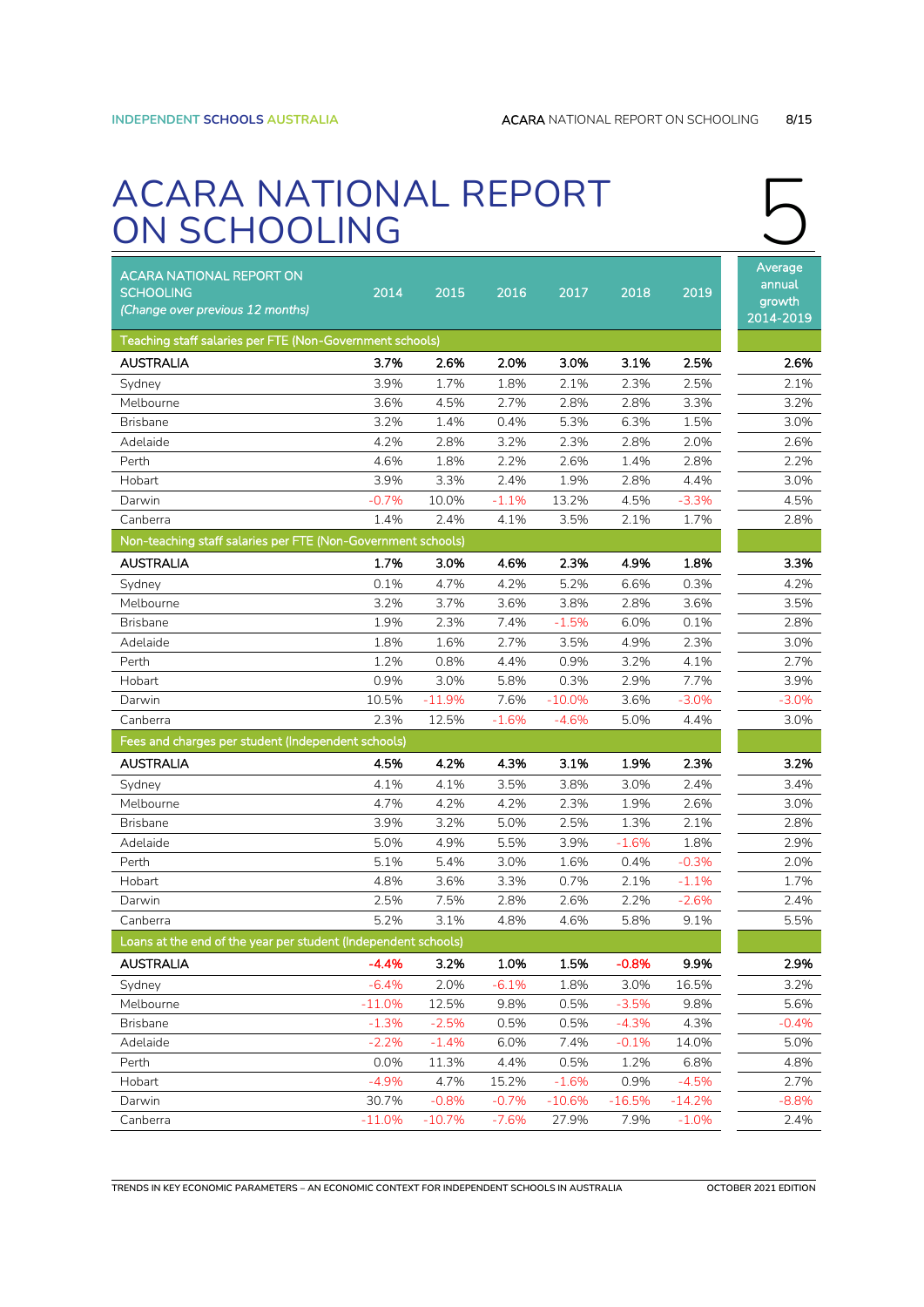## <span id="page-8-0"></span>INDEPENDENT SCHOOL 6<br>ENROLMENT GROWTH 6<br>ENROLMENT GROWTH

| SCHOOLS, AUSTRALIA - PUBLISHED                                |          |         |         |         |         |         | Average          |
|---------------------------------------------------------------|----------|---------|---------|---------|---------|---------|------------------|
| BY THE AUSTRALIAN BUREAU OF<br><b>STATISTICS</b>              | 2015     | 2016    | 2017    | 2018    | 2019    | 2020    | annual<br>growth |
| (Change over previous 12 months)                              |          |         |         |         |         |         | 2015-2020        |
| FTE Student growth (Independent sector)                       |          |         |         |         |         |         |                  |
| <b>AUSTRALIA</b>                                              | 2.0%     | 1.3%    | 1.9%    | 2.2%    | 2.5%    | 2.6%    | 2.1%             |
| Sydney                                                        | 2.2%     | 2.3%    | 2.5%    | 2.6%    | 2.9%    | 2.1%    | 2.5%             |
| Melbourne                                                     | 2.3%     | 2.1%    | 3.5%    | 2.9%    | 2.5%    | 2.7%    | 2.7%             |
| <b>Brisbane</b>                                               | 1.4%     | 0.7%    | 1.3%    | 1.5%    | 3.2%    | 4.5%    | 2.2%             |
| Adelaide                                                      | 1.4%     | 0.5%    | 0.2%    | 3.2%    | 1.3%    | 1.5%    | 1.3%             |
| Perth                                                         | 2.4%     | $-0.8%$ | $-0.3%$ | 1.0%    | 1.4%    | 1.8%    | 0.6%             |
| Hobart                                                        | $-0.3\%$ | $-0.3%$ | 1.0%    | 1.2%    | 3.5%    | 2.7%    | 1.6%             |
| Darwin                                                        | 5.4%     | $-1.3%$ | $-3.7%$ | $-1.4%$ | $-4.3%$ | $-4.4%$ | $-3.0%$          |
| Canberra                                                      | 0.3%     | 2.6%    | 2.2%    | 2.2%    | 4.2%    | 0.4%    | 2.3%             |
| FTE Student growth (Independent sector, Pre-Year 1 to Year 6) |          |         |         |         |         |         |                  |
| <b>AUSTRALIA</b>                                              | 2.0%     | 1.4%    | 1.8%    | 2.7%    | 2.2%    | 1.5%    | 1.9%             |
| Sydney                                                        | 1.9%     | 2.1%    | 2.9%    | 2.9%    | 2.8%    | 1.2%    | 2.4%             |
| Melbourne                                                     | 3.1%     | 2.7%    | 3.3%    | 3.5%    | 2.8%    | 1.8%    | 2.8%             |
| <b>Brisbane</b>                                               | 1.8%     | 0.6%    | 0.8%    | 1.9%    | 2.0%    | 2.6%    | 1.6%             |
| Adelaide                                                      | 2.2%     | 0.5%    | 0.3%    | 3.8%    | 1.0%    | 1.1%    | 1.3%             |
| Perth                                                         | 0.1%     | $-1.1%$ | $-1.0%$ | 1.3%    | 0.4%    | 1.0%    | 0.1%             |
| Hobart                                                        | 0.8%     | $-1.2%$ | 2.6%    | 0.3%    | 3.9%    | 2.4%    | 1.6%             |
| Darwin                                                        | 7.1%     | 4.1%    | $-1.3%$ | 1.2%    | $-2.8%$ | $-5.4%$ | $-0.9%$          |
| Canberra                                                      | 2.0%     | 3.3%    | 3.8%    | 2.8%    | 5.9%    | $-0.5%$ | 3.0%             |
| FTE Student growth (Independent sector, Year 7 to Year 12)    |          |         |         |         |         |         |                  |
| <b>AUSTRALIA</b>                                              | 1.9%     | 1.3%    | 1.9%    | 1.9%    | 2.8%    | 3.4%    | 2.2%             |
| Sydney                                                        | 2.5%     | 2.5%    | 2.2%    | 2.3%    | 3.0%    | 2.9%    | 2.6%             |
| Melbourne                                                     | 1.8%     | 1.7%    | 3.7%    | 2.4%    | 2.4%    | 3.3%    | 2.7%             |
| <b>Brisbane</b>                                               | 1.0%     | 0.8%    | 1.7%    | 1.2%    | 4.1%    | 6.1%    | 2.8%             |
| Adelaide                                                      | 0.6%     | 0.5%    | 0.2%    | 2.6%    | 1.7%    | 1.8%    | 1.3%             |
| Perth                                                         | 4.2%     | $-0.5%$ | 0.2%    | 0.9%    | 2.1%    | 2.3%    | 1.0%             |
| Hobart                                                        | $-1.2%$  | 0.5%    | $-0.5%$ | 1.9%    | 3.2%    | 2.9%    | 1.6%             |
| Darwin                                                        | 4.1%     | $-5.5%$ | $-5.7%$ | $-3.7%$ | $-5.7%$ | $-3.5%$ | $-4.8%$          |
| Canberra                                                      | $-1.3%$  | 1.9%    | 0.7%    | 1.6%    | 2.6%    | 1.3%    | 1.6%             |
| FTE Staff growth (Independent sector)                         |          |         |         |         |         |         |                  |
| <b>AUSTRALIA</b>                                              | 3.7%     | 3.0%    | 2.4%    | 3.2%    | 3.9%    | 2.4%    | 3.0%             |
| Sydney                                                        | 3.6%     | 3.7%    | 3.1%    | 4.1%    | 4.0%    | 2.3%    | 3.4%             |
| Melbourne                                                     | 3.2%     | 3.8%    | 2.7%    | 4.0%    | 4.2%    | 2.5%    | 3.4%             |
| <b>Brisbane</b>                                               | 4.5%     | 2.8%    | 2.2%    | 2.7%    | 4.2%    | 3.9%    | 3.2%             |
| Adelaide                                                      | 2.7%     | 2.2%    | 2.0%    | 2.0%    | 4.0%    | 2.4%    | 2.5%             |
| Perth                                                         | 4.4%     | 0.8%    | 1.2%    | 2.5%    | 2.1%    | 1.3%    | 1.6%             |
| Hobart                                                        | 1.7%     | 1.9%    | 2.9%    | 1.1%    | 4.8%    | 1.4%    | 2.4%             |
| Darwin                                                        | 7.1%     | 5.4%    | $-5.7%$ | $-6.2%$ | 0.1%    | $-2.4%$ | $-1.9%$          |
| Canberra                                                      | 3.8%     | 4.4%    | 3.3%    | 1.6%    | 6.2%    | $-1.6%$ | 2.8%             |

**TRENDS IN KEY ECONOMIC PARAMETERS – AN ECONOMIC CONTEXT FOR INDEPENDENT SCHOOLS IN AUSTRALIA OCTOBER 2021 EDITION**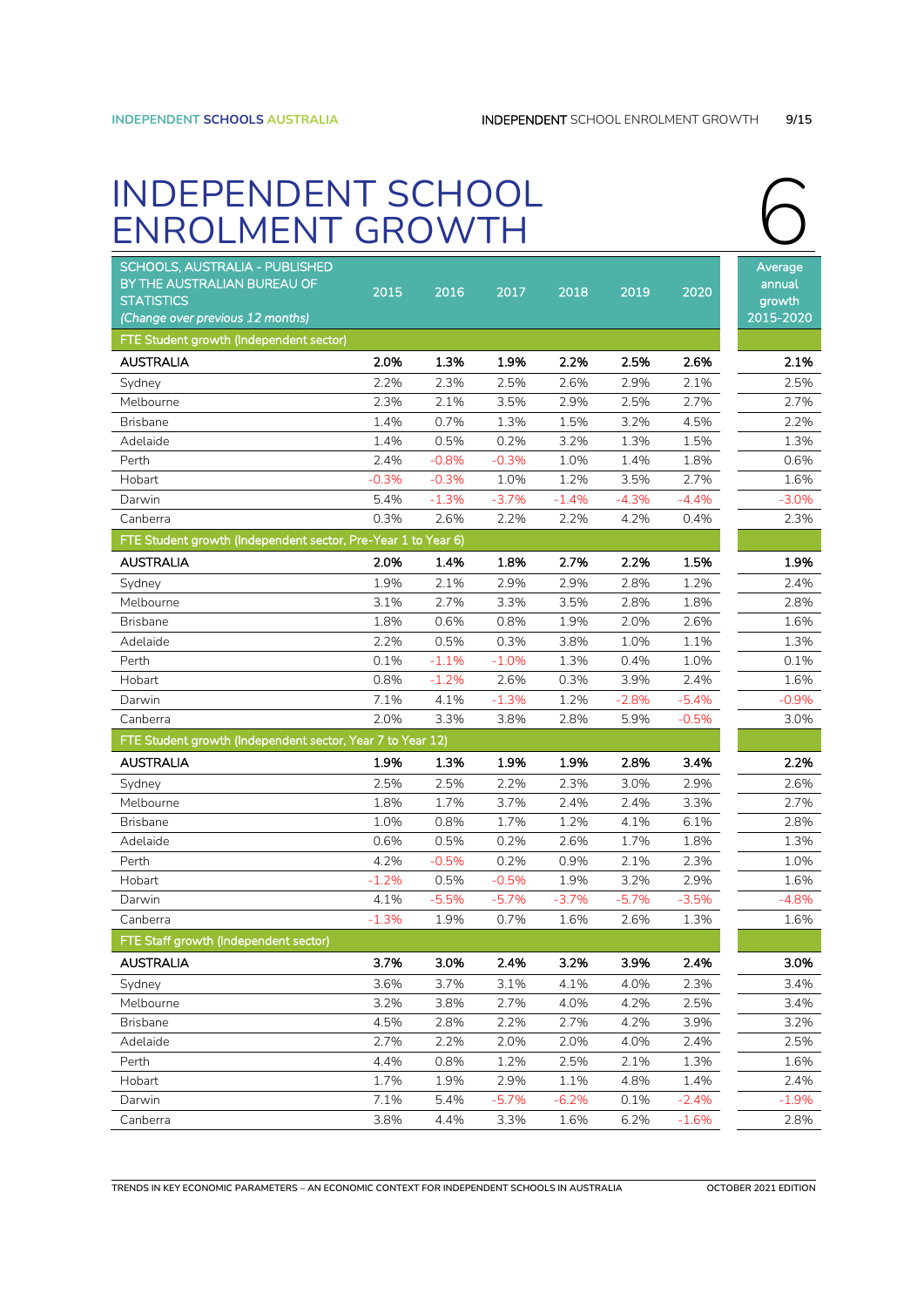### <span id="page-9-0"></span>UNEMPLOYMENT RATE

**UNEMPLOYMENT AND UNDEREMPLOYMENT RATES, AUSTRALIA, JAN 1981 – AUGUST 2021**



| LABOUR FORCE, AUSTRALIA PUBLISHED<br>BY THE AUSTRALIAN BUREAU OF<br><b>STATISTICS (Point in time)</b> | <b>Dec</b><br>2018 | Dec<br>2019 | <b>Dec</b><br>2020 | Jun<br>2021 | Jul<br>2021 | Aug<br>2021 | Point change<br>Dec 2019 (pre<br>COVID) to Aug<br>2021 |
|-------------------------------------------------------------------------------------------------------|--------------------|-------------|--------------------|-------------|-------------|-------------|--------------------------------------------------------|
| Unemployment rate                                                                                     |                    |             |                    |             |             |             |                                                        |
| <b>AUSTRALIA</b>                                                                                      | 5.0%               | 5.0%        | 6.6%               | 4.9%        | 4.6%        | 4.5%        | $-0.5%$                                                |
| Sydney                                                                                                | 4.3%               | 4.5%        | 6.3%               | 5.1%        | 4.5%        | 4.9%        | 0.4%                                                   |
| Melbourne                                                                                             | 4.2%               | 4.9%        | 6.4%               | 4.4%        | 4.4%        | 4.1%        | $-0.8%$                                                |
| <b>Brisbane</b>                                                                                       | 6.1%               | 5.6%        | 7.4%               | 5.1%        | 5.2%        | 5.3%        | $-0.3%$                                                |
| Adelaide                                                                                              | 5.9%               | 6.2%        | 6.3%               | 5.3%        | 4.6%        | 5.0%        | $-1.2%$                                                |
| Perth                                                                                                 | 6.4%               | 5.4%        | 6.3%               | 5.1%        | 4.6%        | 4.6%        | $-0.9%$                                                |
| Hobart                                                                                                | 6.1%               | 5.5%        | 7.0%               | 4.6%        | 4.6%        | 5.5%        | 0.0%                                                   |
| Darwin                                                                                                | 5.0%               | 5.2%        | 5.4%               | 4.8%        | 4.6%        | 3.4%        | $-1.8%$                                                |
| Canberra                                                                                              | 3.9%               | 3.0%        | 3.8%               | 4.9%        | 4.3%        | 3.5%        | 0.6%                                                   |
| Underemployment rate                                                                                  |                    |             |                    |             |             |             |                                                        |
| <b>AUSTRALIA</b>                                                                                      | 8.3%               | 8.2%        | 8.5%               | 7.9%        | 8.3%        | 9.3%        | 1.1%                                                   |
| Sydney                                                                                                | 7.8%               | 8.0%        | 8.5%               | 7.2%        | 9.3%        | 10.2%       | 2.2%                                                   |
| Melbourne                                                                                             | 8.3%               | 8.1%        | 9.0%               | 10.1%       | 8.2%        | 9.1%        | 1.0%                                                   |
| <b>Brisbane</b>                                                                                       | 9.1%               | 8.6%        | 8.7%               | 7.0%        | 7.7%        | 8.4%        | $-0.2%$                                                |
| Adelaide                                                                                              | 9.2%               | 9.5%        | 10.4%              | 7.8%        | 8.4%        | 8.0%        | $-1.6%$                                                |
| Perth                                                                                                 | 9.4%               | 9.2%        | 7.8%               | 7.2%        | 6.9%        | 6.9%        | $-2.2%$                                                |
| Hobart                                                                                                | 10.3%              | 11.3%       | 9.9%               | 8.7%        | 8.2%        | 8.4%        | $-2.9%$                                                |
| Darwin                                                                                                | 4.6%               | 5.6%        | 6.5%               | 5.1%        | 5.8%        | 6.7%        | 1.1%                                                   |
| Canberra                                                                                              | 6.0%               | 5.5%        | 5.9%               | 5.6%        | 6.4%        | 7.1%        | 1.6%                                                   |

Source: Labour Force, Australia, Australian Bureau of Statistics

**TRENDS IN KEY ECONOMIC PARAMETERS – AN ECONOMIC CONTEXT FOR INDEPENDENT SCHOOLS IN AUSTRALIA OCTOBER 2021 EDITION**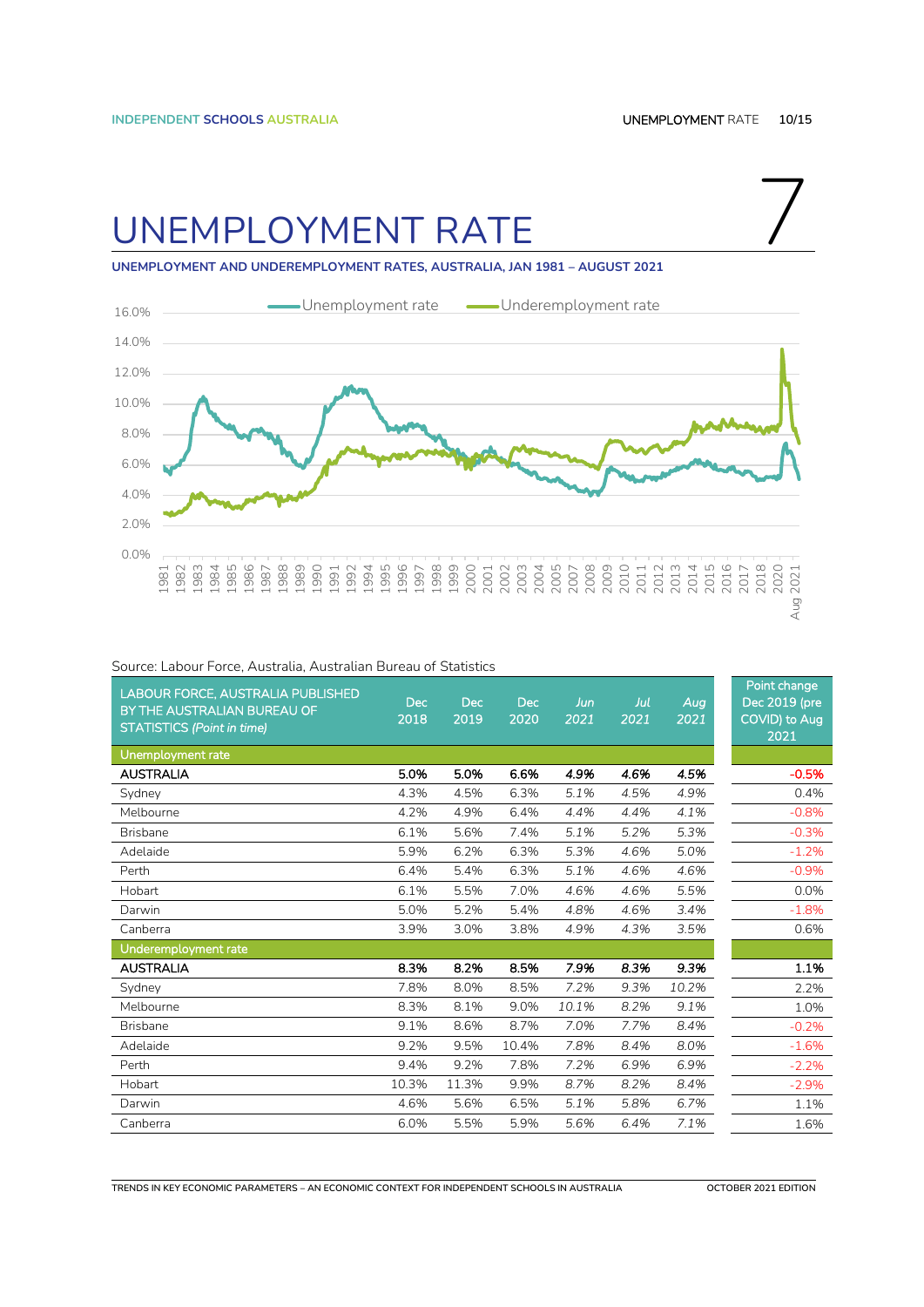# <span id="page-10-0"></span>CONSUMER CONFIDENCE<br>
INDEX<br>
CONSUMER CONFIDENCE INDEX AUSTRALIA IAN 1981 – AUGUST 2021



VID)

1.0

-1.0

**CONSUMER CONFIDENCE INDEX, AUSTRALIA, JAN 1981 – AUGUST 2021**



| boarce. Organisation for Economic Co-operation and Development (OECD) |              |              |             |               |             |             |                                                  |
|-----------------------------------------------------------------------|--------------|--------------|-------------|---------------|-------------|-------------|--------------------------------------------------|
| <b>OECD LEADING INDICATORS</b><br>(Point in time)                     | Dec.<br>2018 | Dec.<br>2019 | Dec<br>2020 | IJun.<br>2021 | Jul<br>2021 | Aug<br>2021 | Point change,<br>Dec 2019 (Pre CO<br>to Aug 2021 |
| Consumer Confidence Index (CCI)                                       |              |              |             |               |             |             |                                                  |
| <b>AUSTRALIA</b>                                                      | 100.1        | 99.3         | 100.9       | 100.9         | 100.7       | 100.3       |                                                  |
| ALL OECD COUNTRIES                                                    | 100.8        | 100.8        | 98.5        | 100.3         | 100.2       | 99.8        |                                                  |

Source: Organisation for Economic Co-operation and Development (OECD)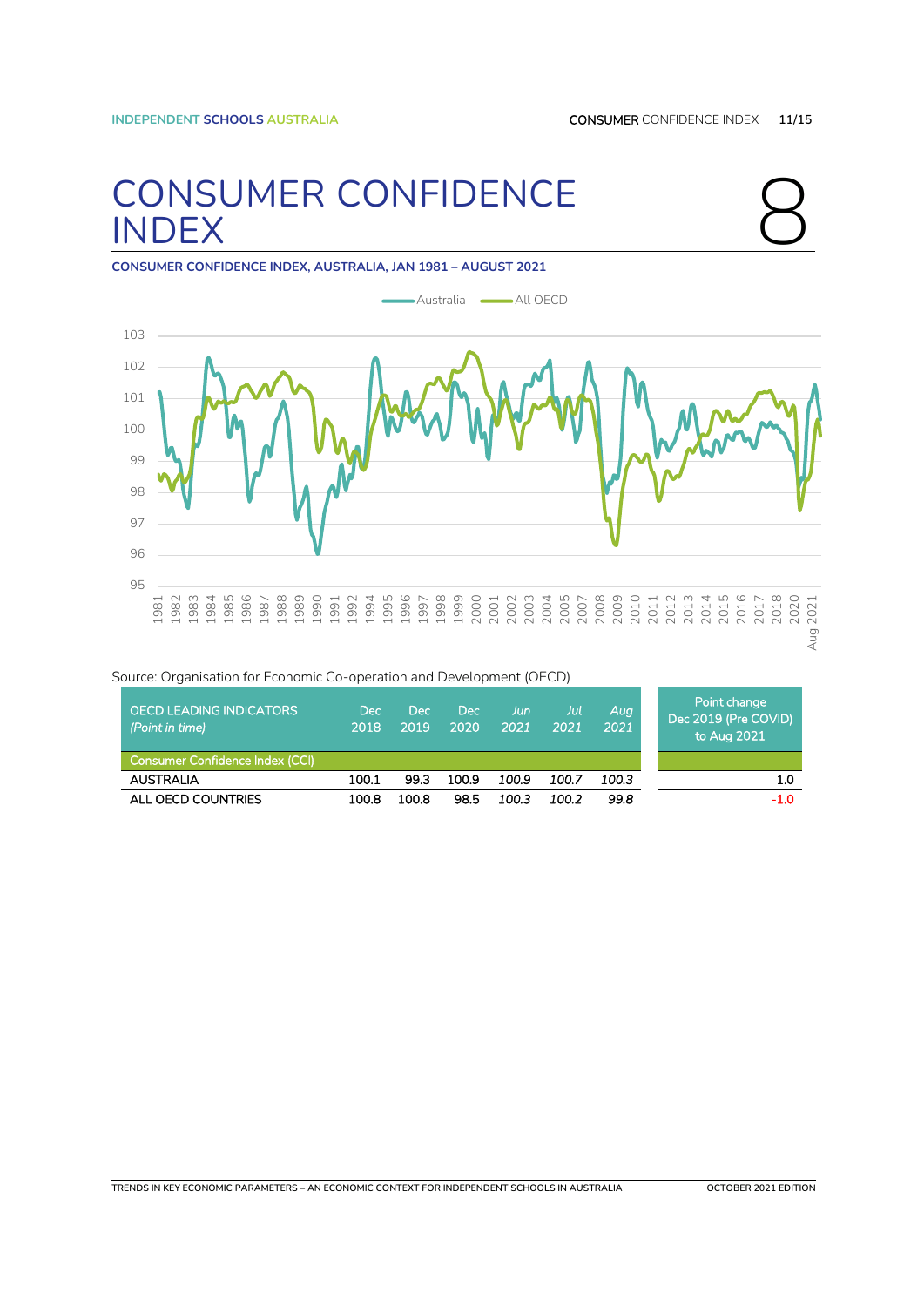## <span id="page-11-0"></span>APPENDIX Q

### <span id="page-11-1"></span>**9.1 SUMMARY OF METRICS**

### <span id="page-11-2"></span>**9.1.1 CONSUMER PRICE INDEX (CPI)**

The Consumer Price Index is the most comprehensive measure of goods and services price inflation faced by all consumer households. The education (Preschool, Primary and Secondary) component of CPI is comprised of all expenditure on school services: school fees and other fees which are associated with attending the school such as book fees, payments from school excursions, fees for swimming lessons. More information on CPI and access to downloadable data is available at

<https://www.abs.gov.au/ausstats/abs@.nsf/mf/6461.0> [https://www.abs.gov.au/statistics/economy/price-indexes-and-inflation/consumer-price-index](https://www.abs.gov.au/statistics/economy/price-indexes-and-inflation/consumer-price-index-australia/latest-release)[australia/latest-release](https://www.abs.gov.au/statistics/economy/price-indexes-and-inflation/consumer-price-index-australia/latest-release)

The following CPI measures have been used:

- CPI (All Groups) by Australia, Major City
- CPI (Education) by Australia, Major City
- CPI (Preschool & Primary Education) by Australia, Major City
- CPI (Secondary Education) by Australia, Major City

Time periods used: Final published quarter of each year, vs same quarter prior year.

Note that CPI figures for primary and secondary education are typically updated once per year in the March quarter.

### <span id="page-11-3"></span>**9.1.2 WAGE PRICE INDEX (WPI)**

The Wage Price Index measures changes in the price of labour in the Australian labour market. More information on WPI and access to downloadable data is available at

<https://www.abs.gov.au/websitedbs/D3310114.nsf/home/Wage+Price+Indexes+FAQs>

[https://www.abs.gov.au/statistics/economy/price-indexes-and-inflation/wage-price-index](https://www.abs.gov.au/statistics/economy/price-indexes-and-inflation/wage-price-index-australia/latest-release)[australia/latest-release](https://www.abs.gov.au/statistics/economy/price-indexes-and-inflation/wage-price-index-australia/latest-release)

The following WPI measures have been used:

- WPI (All Groups, Private sector) by Australia, State/Territory
- WPI (Education, Private sector) by Australia
- WPI (Education, Public sector) by Australia
- WPI (Education, Public and Private sector) by Australia

Time periods used: Final published quarter of each year, vs same quarter prior year.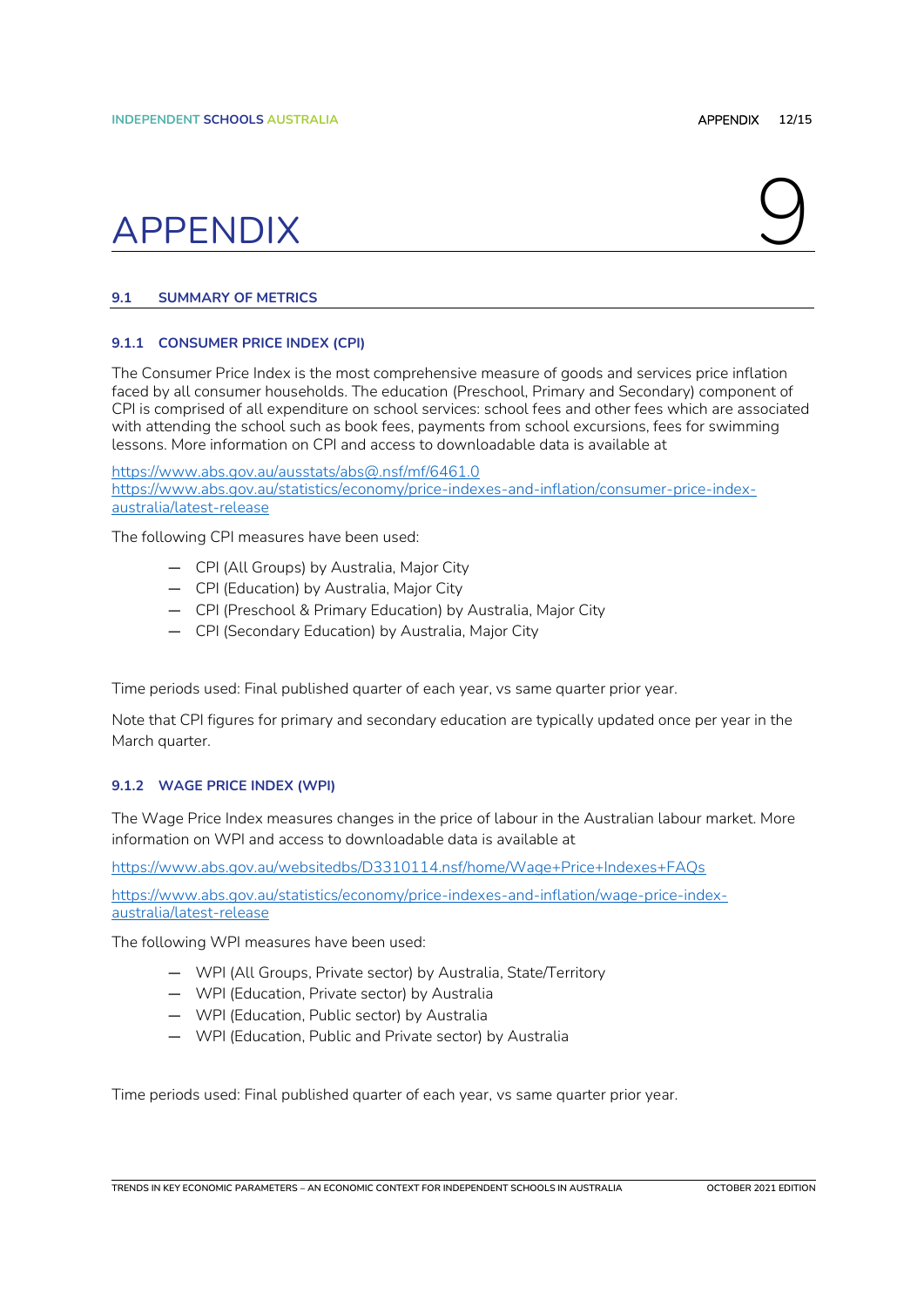#### **INDEPENDENT SCHOOLS AUSTRALIA** AND **APPENDIX 13/15**

#### <span id="page-12-0"></span>**9.1.3 PRODUCER PRICE INDEX (PPI)**

The Producer Price Index measures inflation of products either as they leave the place of production or as they enter the production process. More information on PPI and access to downloadable data is available at

[https://www.abs.gov.au/statistics/economy/price-indexes-and-inflation/producer-price-indexes](https://www.abs.gov.au/statistics/economy/price-indexes-and-inflation/producer-price-indexes-australia/latest-release)[australia/latest-release](https://www.abs.gov.au/statistics/economy/price-indexes-and-inflation/producer-price-indexes-australia/latest-release)

The following PPI measures have been used:

— PPI (Non-residential building construction) by Australia, State

Time periods used: December quarter of each year, vs same quarter prior year.

The PPI (Non-residential building construction) is the metric used by the Australian Government Department of Education and Training, to determine Commonwealth capital funding for non-Government schools.

### <span id="page-12-1"></span>**9.1.4 ACARA NATIONAL REPORT ON SCHOOLING DATA PORTAL**

The Australian Curriculum, Assessment and Reporting Authority (ACARA) is the independent statutory authority responsible for the development of a national curriculum, a national assessment program, and national data collection and reporting program that supports learning for Australian students.

The National Report on Schooling in Australia data portal provides access to several national data sets for schooling relevant to the annual National Report on Schooling in Australia and is available at

<https://www.acara.edu.au/reporting/national-report-on-schooling-in-australia-data-portal>

The following measures have been used from the data portal:

- Teaching staff salaries (Non-Government sector)
- Non-teaching staff salaries (Non-Government sector)
- School parent fees and charges (Independent sector)
- Loans at the end of the year (Independent sector)

Data for these measures are publicly available at the following link

[https://www.acara.edu.au/reporting/national-report-on-schooling-in-australia-data-portal/school](https://www.acara.edu.au/reporting/national-report-on-schooling-in-australia-data-portal/school-funding/non-government-schools-income-and-expenditure)[funding/non-government-schools-income-and-expenditure](https://www.acara.edu.au/reporting/national-report-on-schooling-in-australia-data-portal/school-funding/non-government-schools-income-and-expenditure)

Note that the Schools Australia dataset assigns independent Catholic schools to the Catholic sector.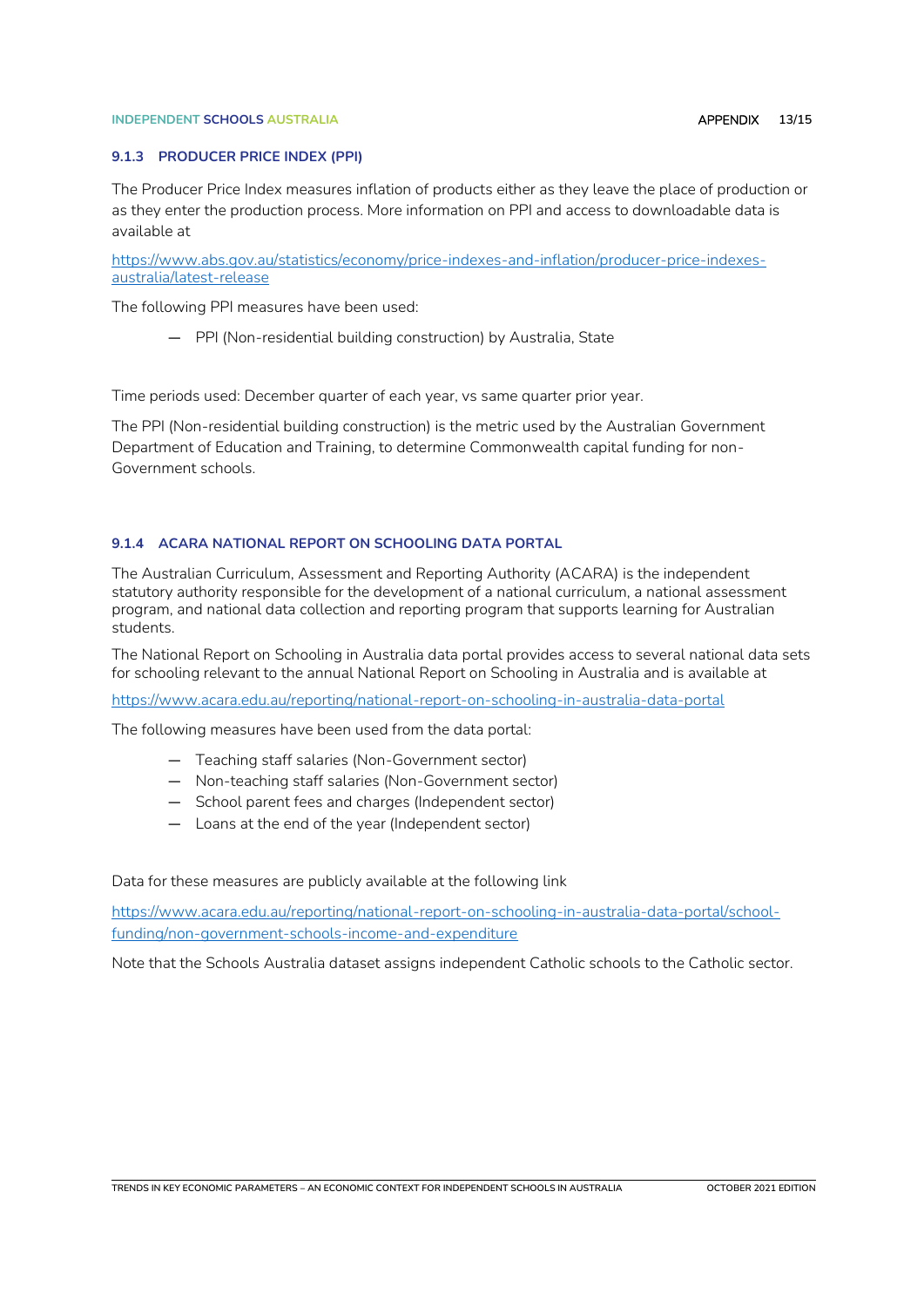### **INDEPENDENT SCHOOLS AUSTRALIA** APPENDIX **14/15**

### <span id="page-13-0"></span>**9.1.5 SCHOOLS AUSTRALIA – AUSTRALIAN BUREAU OF STATISTICS**

The Schools, Australia dataset is an annual release containing statistics on students and schools, and the staff involved in the provision or administration of school education. It includes the government and non-government school populations for all Australian states and territories.

Data used in the compilation of these statistics are sourced from the National Schools Statistics Collection (NSSC) (non-finance), which is a joint undertaking between state and territory government departments on education, the Australian Government Department of Education and Training, and the Australian Bureau of Statistics (ABS).

An explanation of ABS Schools Australia and data is available publicly at

<https://www.abs.gov.au/statistics/people/education/schools/latest-release>

The following information has been used from ABS Schools Australia:

- Full time equivalent Independent students by Total Students, Primary, Secondary (data table 43a)
- Full time equivalent Independent staff (data table 51a)

Note that the Schools Australia dataset assigns independent Catholic schools to the Catholic sector.

### <span id="page-13-1"></span>**9.1.6 LABOUR FORCE AUSTRALIA – AUSTRALIAN BUREAU OF STATISTICS**

The Labour Force Survey is a monthly survey conducted by the Australian Bureau of Statistics. Estimates of employment, unemployment, unemployment rate and labour force participation rate are published each month in ABS's Labour Force Australia publication.

The following information has been used from Labour Force Australia:

- Unemployment rate by Australia, State/Territory (data table 12 and 12a)
- Underemployment rate by Australia, State/Territory (data table 23 and 23a)

An explanation of Labour Force Australia and data is available publicly at

[https://www.abs.gov.au/statistics/labour/employment-and-unemployment/labour-force](https://www.abs.gov.au/statistics/labour/employment-and-unemployment/labour-force-australia/latest-release)[australia/latest-release](https://www.abs.gov.au/statistics/labour/employment-and-unemployment/labour-force-australia/latest-release)

Detailed explanation of unemployment: [https://www.abs.gov.au/ausstats/abs@.nsf/Lookup/by%20Subject/6102.0.55.001~Feb%202018~Mai](https://www.abs.gov.au/ausstats/abs@.nsf/Lookup/by%20Subject/6102.0.55.001~Feb%202018~Main%20Features~Unemployment~6) [n%20Features~Unemployment~6](https://www.abs.gov.au/ausstats/abs@.nsf/Lookup/by%20Subject/6102.0.55.001~Feb%202018~Main%20Features~Unemployment~6)

Detailed explanation of underemployment:

[https://www.abs.gov.au/ausstats/abs@.nsf/Lookup/by%20Subject/6102.0.55.001~Feb%202018~Mai](https://www.abs.gov.au/ausstats/abs@.nsf/Lookup/by%20Subject/6102.0.55.001~Feb%202018~Main%20Features~Underutilised%20Labour~7) [n%20Features~Underutilised%20Labour~7](https://www.abs.gov.au/ausstats/abs@.nsf/Lookup/by%20Subject/6102.0.55.001~Feb%202018~Main%20Features~Underutilised%20Labour~7)